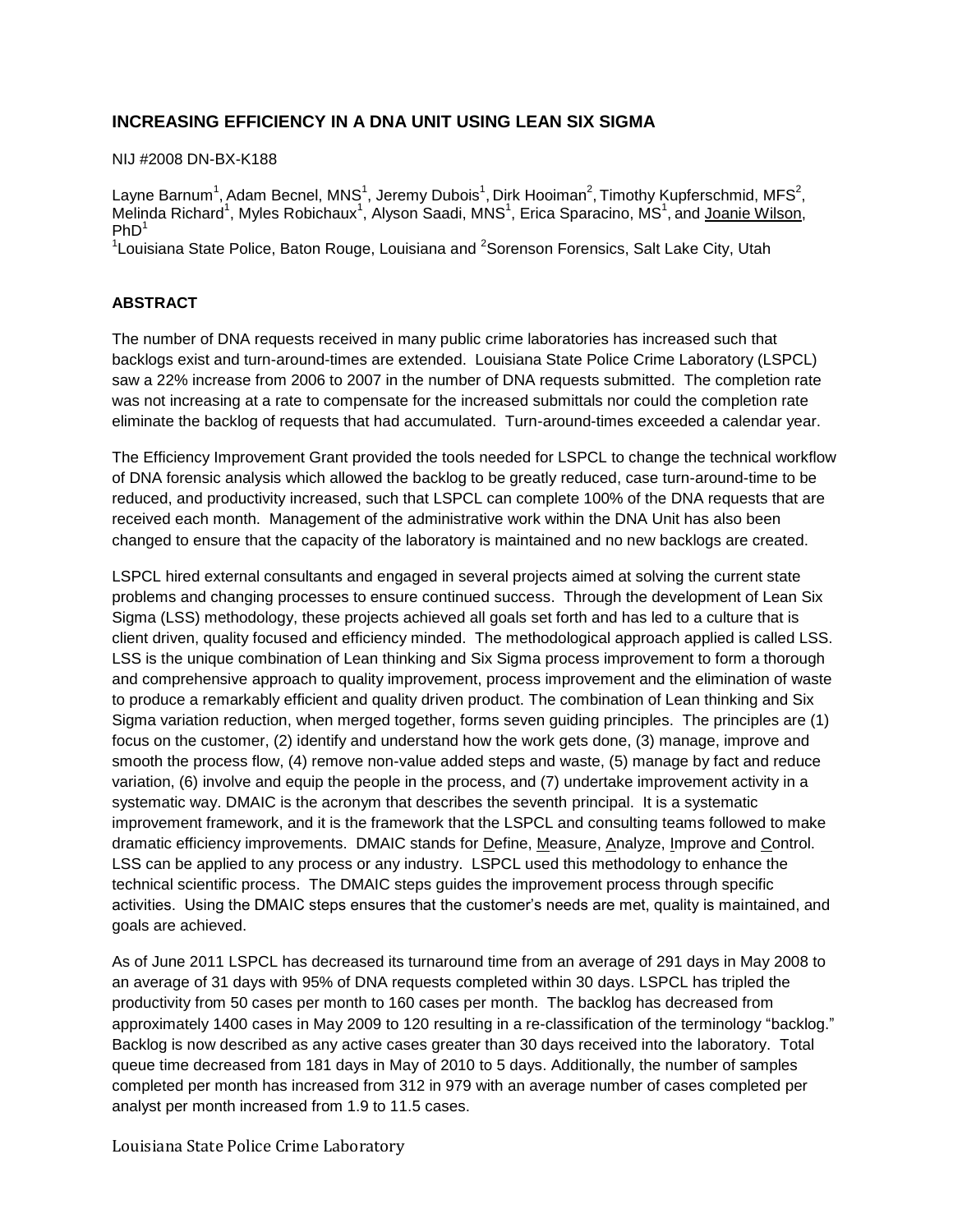LSS methodology gives the user the necessary tools and a process that provides rapid and sustained improvements for technical or administrative processes. LSS was, and continues to be, a powerful management tool in the DNA forensic operations of the Louisiana State Police Crime Lab. With turnaround-times of <30 days, a workflow that allows a DNA forensic request to be completed within 6 days, the capacity to work all cases submitted each month, and a backlog that is eliminated each month, LSS has proven its ability in the forensic laboratory. The methodology allowed LSPCL to meet all project goals and has afforded increased operational efficiency and increased quality and service to the agencies served. The real-time support provided to investigations is helping solve crimes and is thereby making the citizens of Louisiana safer.

#### **PROJECT**

While Louisiana's overall violent crime and murder rates are decreasing, Louisiana's violent crime and murder rates are still one-half times and nearly twice the national averages, respectively (Nelson, 2010). The violent crime rate, combined with a recidivism rate of 67% (Hunter, 2010 and 2011), emphasizes the need for rapid investigational support to provide potential resolutions for criminal cases. In 2009, the rate of case requests being submitted to the Louisiana State Police Crime Laboratory (LSPCL) far exceeded the laboratory's capacity to report cases and to provide real-time support during the critical initial phases of an investigation. LSPCL saw a 48% increase from 2008 to 2009 in the number of DNA requests submitted. Additionally, as illustrated in Figure 1, while the completion rate was increasing (34% to 92% from 2008 to 2009), it was not increasing at a rate to compensate for the increased submissions and the accumulated backlog. The total backlog of the laboratory climbed to 14,500 requests (1425 for the DNA unit). With the time for completion on cases, (commonly referred to as turnaround time- TAT), exceeding a year, cases remained un-worked and unsolved for unacceptable lengths of time. In short, investigations were NOT being supported by forensics in a timely manner.



Figure 1 DNA Backlog and Request Received and Completed

The LSPCL has worked diligently to provide comprehensive countermeasures to the increasing backlog through the services offered to law enforcement agencies, the judicial system, victims, their families, and the public at large. After researching backlog approaches by other laboratories throughout the nation, the LSPCL adopted a backlog reduction strategy that was multi-faceted and innovative. The approach included enhanced governmental financial support; improved communications with agencies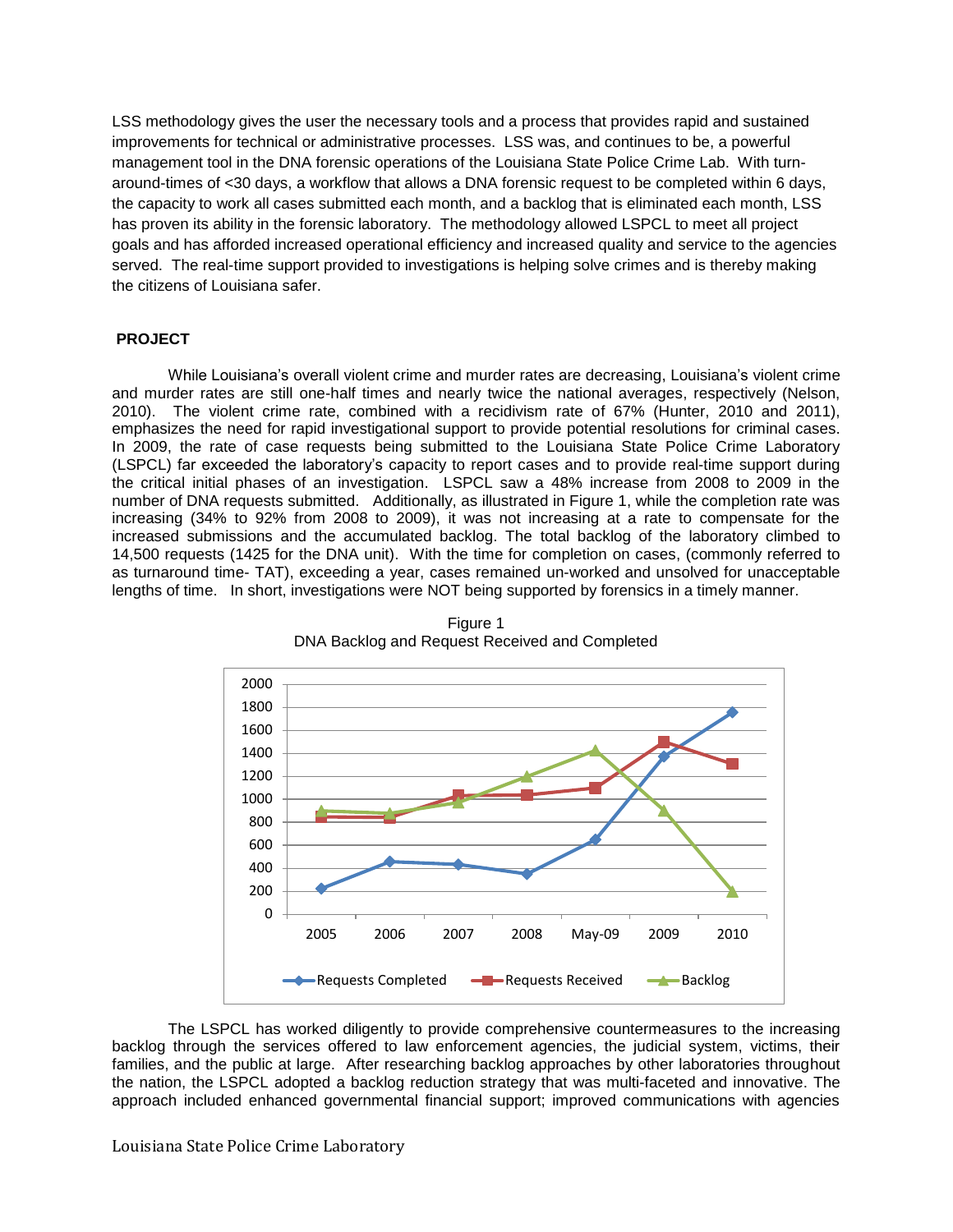served; leverage of technology resources; development of partnerships in hiring personnel through Memorandum of Understanding (MOU) agreements with other law enforcement agencies; increase efficiency and a change in culture through the adoption of Lean Six Sigma (LSS) business production and management theories. LSPCL engaged in this project to accomplish goals aimed at eliminating the backlog, reducing the TAT of cases by 50%, and doubling the productivity of forensic DNA casework; thereby providing increased CODIS generated leads to these cases. This project has allowed the LSPCL forensic DNA unit to provide results in a timely manner, thus providing real-time support to active investigations.

Funding afforded by the Louisiana State Legislature and Governor, the National Institute of Justice (NIJ), and the Office of Justice Programs provided several opportunities for enhancing the capacity of the laboratory such as – replacement of outdated equipment, purchase and validation of robotic equipment, the outsourcing of over 1000 backlogged DNA cases, and consultants were hired to guide the staff in implementing LSS methods. In addition to state support to increase permanent staff positions at the crime lab, state and grant funding supported temporary positions, hired short-term, to address priority projects.

Realizing that communication was essential, meetings were held with the laboratory's largest customers that included district attorneys and investigators to improve the effectiveness of working relationships. Agencies were asked to evaluate backlogged cases, identify cases that had been solved, closed, or no longer required DNA analysis, and to set priorities for the laboratory to ensure that the laboratories' efforts were focused on active priority cases. In return, the laboratory committed to applying added resources to working the higher priority (violent offense) cases first. An evidence receiving policy was developed and agencies were quickly instructed on the new standards of submission. The policy required submission of appropriate reference samples, written permission to consume DNA evidence, and a prioritization of evidence being submitted. Laboratory submittal forms were revised to require agencies to provide additional case related information. Also, an additional DNA specific submittal form was instituted to convey to the LSPCL the five most probative items along with a standardized Letter of Consumption form. One-on-one consultations during submission of cases by a DNA analyst for completeness and acceptability of the submission were instituted. This policy allowed for a more strategic and streamlined approach to DNA testing.

Use of technology expanded at the LSPCL. Desktop scanners were provided lab-wide, and electronic scanning of documents to the Laboratory Information Management System (LIMS) began to replace paper copies. Submittal forms are now scanned at the time of case submission, pictures are digitally attached, and reports are issued electronically to agencies for instantaneous access. Electronic recording through the LIMS system of nearly every task of the laboratory has been developed, including administrative functions such as legal requests and Combined DNA Index System (CODIS) hit notifications.

The LSPCL has developed partnerships with its agencies to increase personnel utilizing MOU agreements. These agreements enabled four full-time DNA analysts to be trained and work at the LSPCL, but salaries and benefits are paid by the law enforcement agencies they serve. This allows the law enforcement agency to directly provide personnel support, without the overhead of operating expenses such as facilities, accreditation, and supply costs.

The final facet and the cornerstone of the backlog reduction strategy was sponsored by the NIJ's Forensic DNA Efficiency Improvement Grant which provided the mechanism that has changed the culture at the LSPCL. A central focus of the grant proposal was based on the implementation of LSS business production and management theories. Implementation of these theories provided a platform to a goal oriented, accountable, efficient process that enhanced the efficiency of the newly obtained equipment, personnel and available resources. "Lean" is a concept from Toyota Corporation and refers to reducing process steps to only those that are essential and necessary: the elimination of waste. "Six Sigma" is a concept from the Motorola Corporation and refers to a business management strategy that seeks to improve the necessary steps, while improving quality. The combination of Lean thinking and Six Sigma variation reduction, when merged together, form seven guiding principles. The principles are (1) focus on the customer, (2) identify and understand how the work gets done, (3) manage, improve and smooth the

Louisiana State Police Crime Laboratory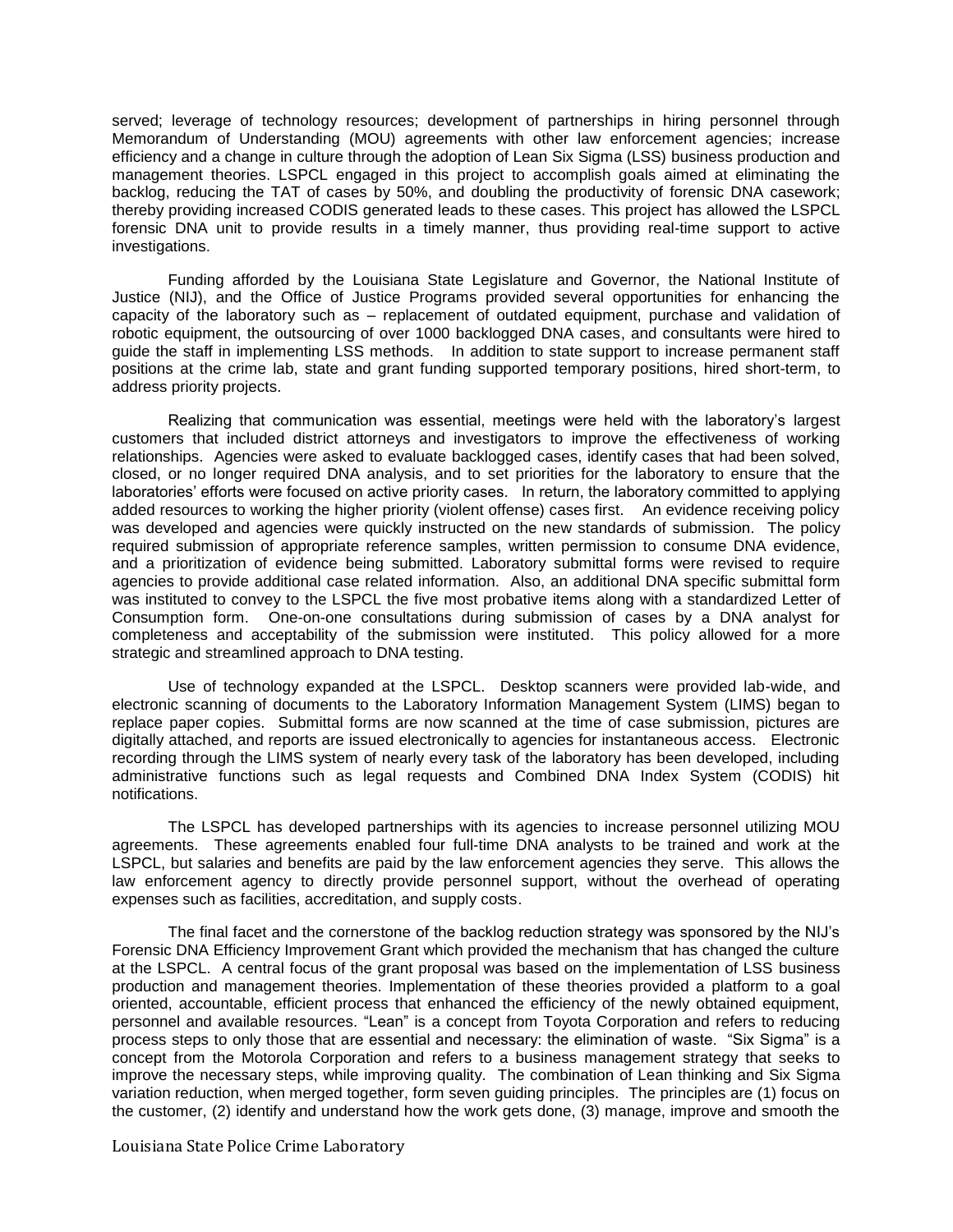process flow, (4) remove non-value added steps and waste, (5) manage by fact and reduce variation, (6) involve and equip the people in the process, and (7) undertake improvement activity in a systematic way.

A team of seven managers and forensic scientists from the LSPCL worked with Sorenson Forensics, LLC and their Six Sigma Master Black Belt consultant along with other key stakeholders including LSP Administration and the LSPCL's main law enforcement and judicial customers. The team met a total of twenty-nine days over the course of five months. A project timeline and tasks schedule was developed (Table 1). A defined sequence of steps, known as DMAIC, allowed the team to Define the processes, Measure the current state, Analyze the data to decide which areas could be improved, implement the targeted Improvements, and then to Control or sustain the improvements.

During the Define phase, project goals which stated objectives and performance measures were developed, along with a Project Charter which defined team members' roles and the scope of the project. Suppliers, Inputs, Process, Outputs, and Customers (SIPOC) charts were developed for the LSPCL DNA case process (Table 2) to aid in a high-level understanding of the scope of the current process. An important element of the define phase is the creation of a current state process map that visually shows the tasks and decisions involved in a process. For this project, a process map of the standard operating procedure was developed in which the twelve major steps of the process and the major functions under each step were identified. Finally, a current state Value Stream Map (VSM) was developed that depicted the flow of cases and information through the laboratory.

The Measure phase of the project consisted of evaluation of the current processes to establish a baseline performance. The VSM was populated with the current state of cases and data for concepts such as TAT, total queue time (waiting to be worked), total process time, value added time (amount of time spent performing actual tasks), non-value added time, and number of cases in progress (WIP). Current state spaghetti charts were created to graphically illustrate the physical movement of people and evidence throughout the laboratory. Processes that have not been streamlined are often poorly laid out resulting in a longer path for processing. For example, it takes approximately 1 second to travel 2 feet. A typical sexual assault case traveled 12,687 feet or 2.4 miles (Figure 2)! The time to travel this distance is 106 minutes. The motion waste of this process was calculated to be approximately 34% of an employee's work year.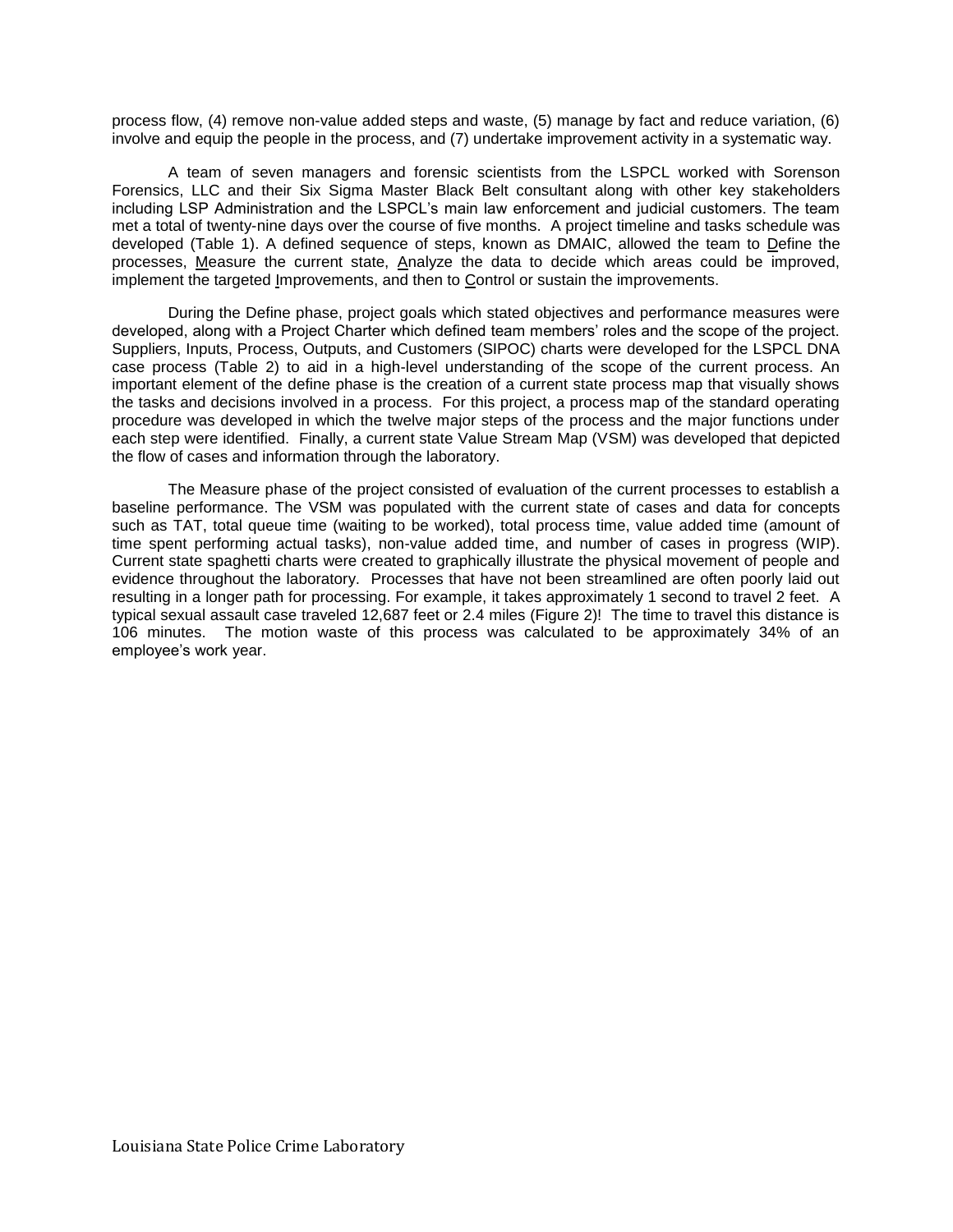Table 1 Project Timeline and Tasks Schedule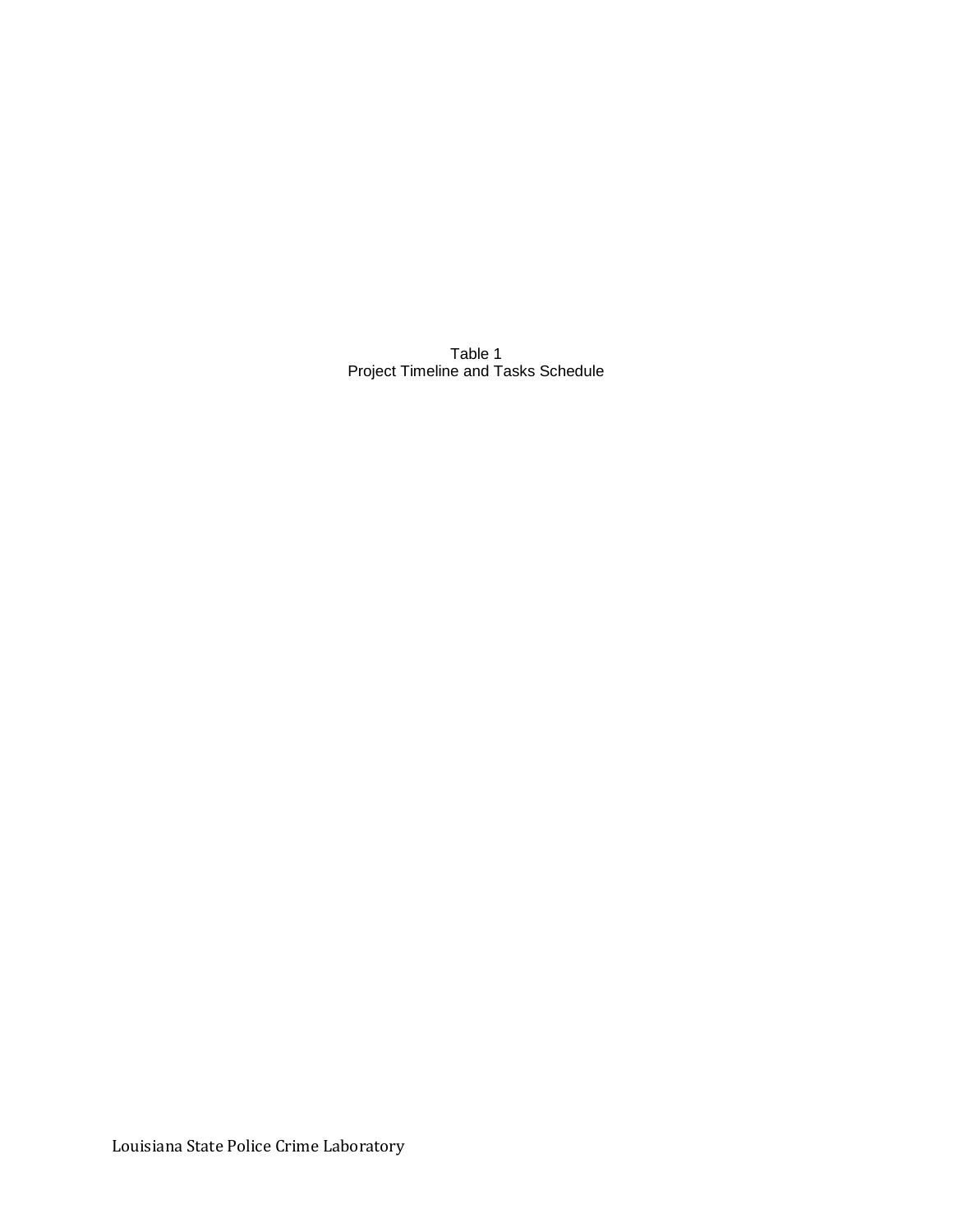- March 5: Conference call with LSPCL Project and Consultants to initially discuss the project.
- April 20-22: Define Phase: Orientation and assessment of the LSPCL DNA process, its goals and its challenges. Introduction of the DMAIC process, including the concepts of Six Sigma, a waste factory, SWOT analysis, organizational effectiveness, project charter, process map, spaghetti charts, SIPOC chart, value stream map and Gemba walks.
- May 4-5: Measure Phase: Tollgate presentation of Define phase. Stakeholder meeting. Begin Measure Phase.
- May 11-12: Measure Phase: Concepts discussed include TAKT time, percent load charts, 7-ways, 5-whys tree diagram, story board, balanced scorecard, CTQ tree. Kaizen event to eliminate review backlog was initiated.
- May 25-26: Analyze Phase: Tollgate presentation of Measure phase. Kaizen event to eliminate review backlog. Concepts discussed include management system, leading/lagging indicators, S&OP schedule, and leader standard work.
- June 8-9: Improve Phase: Continue to eliminate review backlog. Begin discussion on building a Future State Map with emphasis on waste reduction / elimination. Start to get entire DNA staff involved in the process. Begin cultural change.
- June 22-23: Improve Phase: Continue to eliminate review backlog. CTQ Tree peer review process map discussion, continue to design future state map, level load charts.
- June 28-30: Improve Phase. Define needs for an effective IT solution in the DNA lab. Build future state map.
- July 20-21: Improve Phase: Discussion about leadership behaviors, including Herzberg motivation theory, head-hand-heart concept, 5S, PDCA cycle, S&OP schedule. Choreograph the Pilot. Pilot of future state process starts on July 26.
- July 27-28: Improve Phase: Review days 1 and 2 of the pilot the *good, the bad and the ugly*. Make changes, improvements and tweaks. Leader standard work discussion, case triage discussion, begin "comments sheets" to capture problems/issues.
- Aug 10-11: Improve Phase: Aug 9 was start of week 3 of pilot. Debrief first two weeks of pilot.
- Aug 24-25: Improve Phase and introduce control phase: This phase confirms that the proposed solution will meet or exceed the quality improvement goals of the project.
- Sept 8-9: Control Phase: Once the project is closed it is not over. If process performance strays out of specification, immediate corrective actions occur to re-adjust and re-monitor to ensure there has not been an over-adjustment.
- Sept 20-21: Control Phase continued.
- Sept 29: Presentation of final report to all stakeholders.

Table 2 SIPOC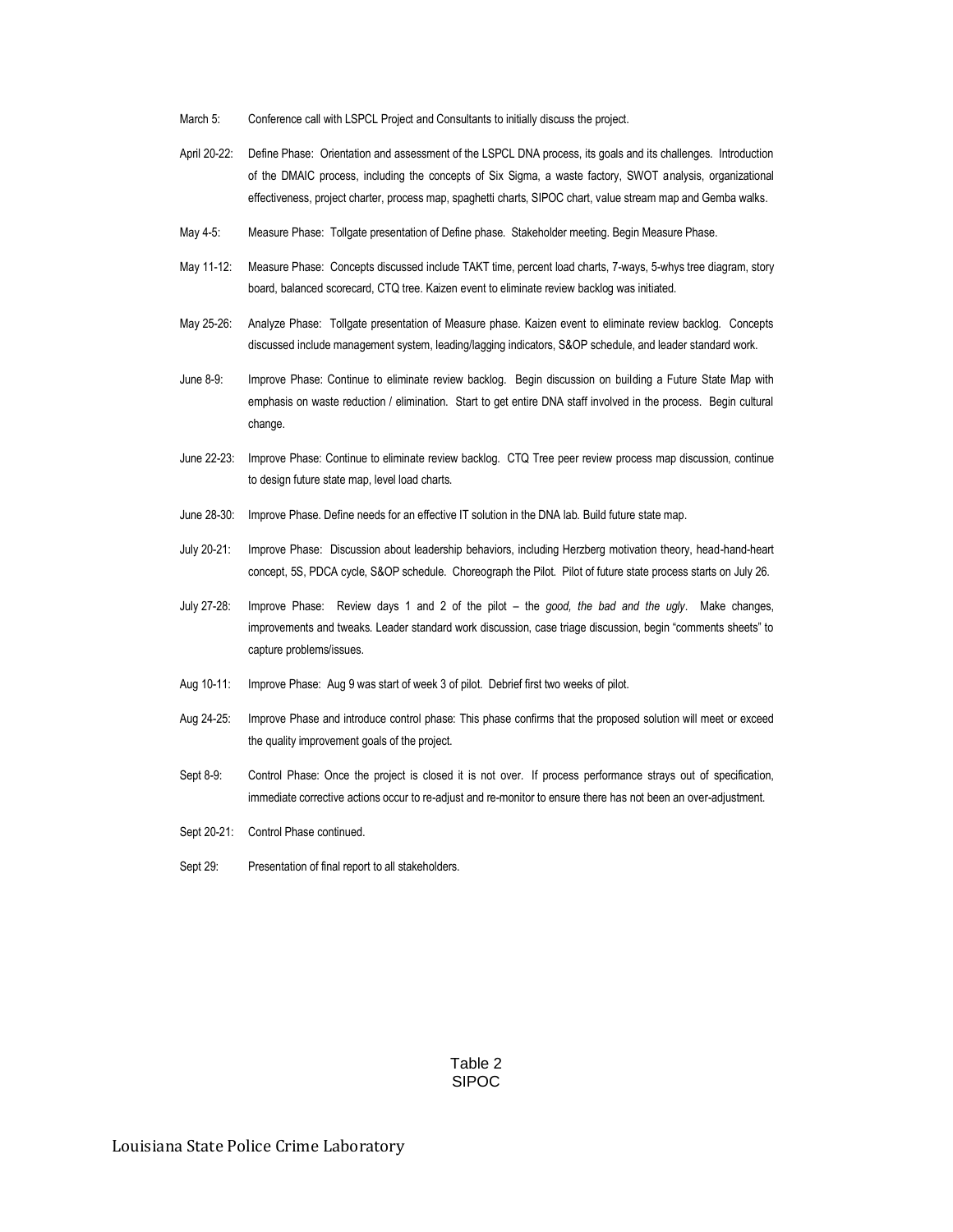| <b>Suppliers</b>          | <b>Inputs</b>            |                | <b>Process</b>        | <b>Outputs</b>          | <b>Customers</b>        |
|---------------------------|--------------------------|----------------|-----------------------|-------------------------|-------------------------|
| Law Enforcement           | Case evidence & case     | $\mathbf{1}$ . | Evidence              | <b>DNA Scientific</b>   | Accurate                |
| Agencies                  | information              |                | Received              | Analysis Report         | $TAT < 60$ days         |
| Investigators             | Scientific methods,      | 2.             | Triage                | Returned evidence       | <b>Customer Service</b> |
| <b>District Attorneys</b> | policies and procedures  | 3.             | Screening             | and stored retained     | Professional, timely    |
| Defense Attorneys         | and training             | 4.             | Digest &              | evidence                | expert testimony        |
| Supply/Consumabl          | Manpower = analysts,     |                | Purification          | <b>Expert Testimony</b> | Support during          |
| e Vendors                 | technicians, managers,   | 5.             | Quantification        |                         | case challenges         |
|                           | administration,          | 6.             | Normalization         |                         |                         |
|                           | purchasing, warehouse,   | 7.             | Amplification         |                         |                         |
|                           | evidence receiving dept. | 8.             | Genetic Analyzer      |                         |                         |
|                           | Compliance - safety,     | 9.             | Data Review &         |                         |                         |
|                           | accreditation,           |                | Interpretation        |                         |                         |
|                           | inspections, audits,     | 10.            | <b>Report Writing</b> |                         |                         |
|                           | standards                | 11.            | Review                |                         |                         |
|                           | Reagents, supplies,      | 12.            | Evidence Return       |                         |                         |
|                           | equipment                |                |                       |                         |                         |



## Spaghetti Chart of Motion of a Sexual Assault Case



The Analyze Phase focused on analyzing the data collected during the Measure Phase and investigating the causes of the problems, bottlenecks, backlogs and defects uncovered during the previous two phases. Daily Production Meetings were implemented to discuss daily progress and workflow. These Daily Production Meetings continued throughout the remainder of the project and have become a permanent activity. The majority of the analyze phase involved the construction of a Level Load

Louisiana State Police Crime Laboratory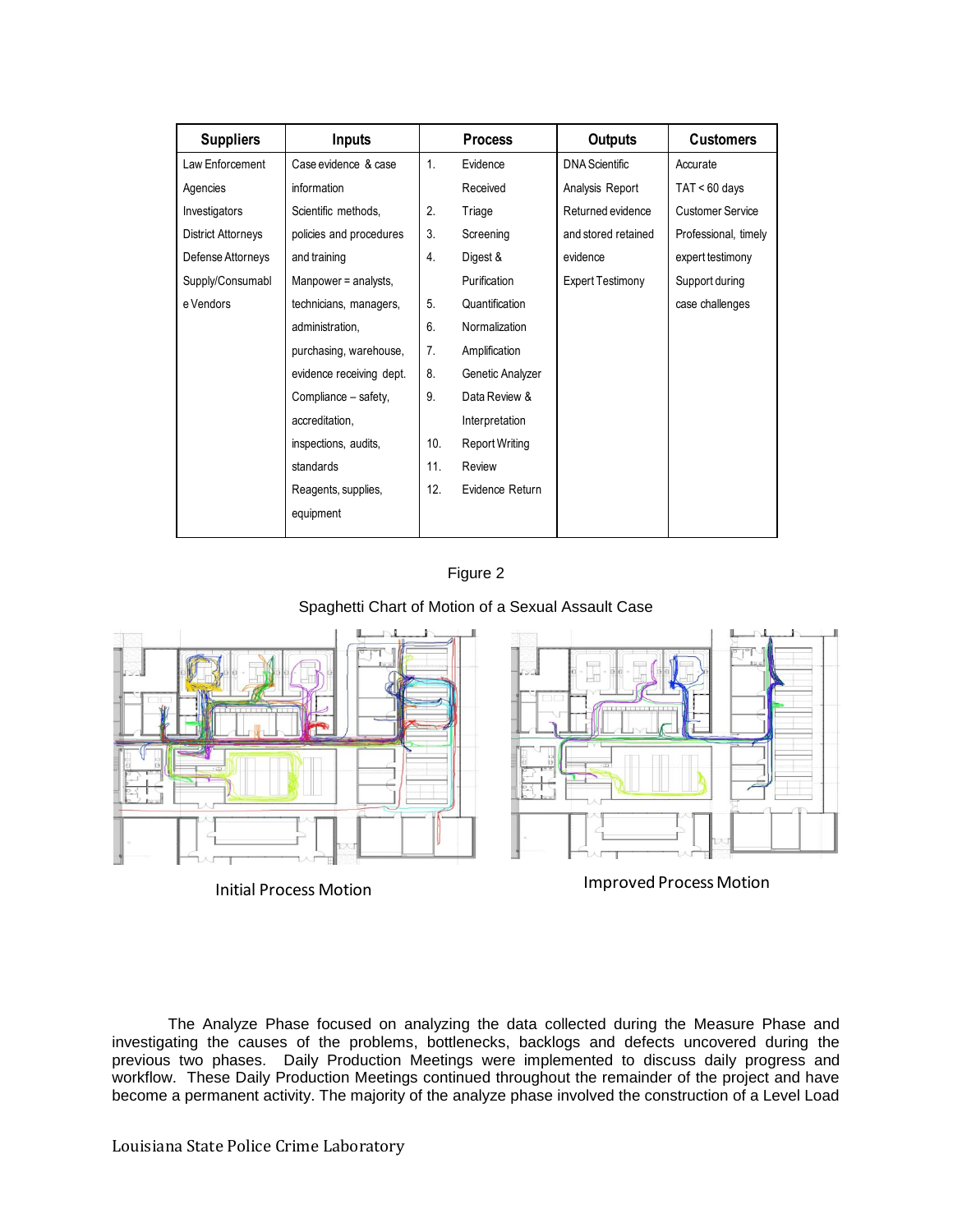Chart (Figure 3) to help create flow throughout the laboratory. Leveling is the smoothing of the volume of production in order to reduce variation and keep a consistent flow. Leveling of work was accomplished by batching a difficult homicide case with two sexual assault cases and several simple burglary cases. This batching or triage system roughly matched the mix of cases received in the laboratory. Crimes against persons were given priority. From these data, a new system was designed so processes could be grouped or additional personnel could be added to make all the processes take a similar amount of time.



# Figure 3

Initial Load Level Chart Time (Minutes) versus Steps of Process

The Improve Phase involved three distinct segments: (a) generate ideas about possible solutions, (b) select the most appropriate solution and (c) plan and test the solution. Three months were spent designing (new laboratory process), building, and implementing solutions. Improvements in the process included the relocation of laboratory processes and equipment to reduce motion waste, implementation of standardized workstations which included point-of-use storage of reagents and equipment, removal of unnecessary procedural steps, and a master hour-by-hour schedule was implemented along with a three week schedule of a proposed casework cycle. A pilot study utilizing the improved process was performed. The process consisted of four technicians, acting in a support role, and teams of three DNA analysts performing DNA analysis on batches of 8 – 10 cases in a five day production cycle. As a result of the initial pilot study, the DNA process has become a choreographed schedule of activities that are continuously monitored and improved via visual control boards (Figure 4).

The last phase of DMAIC is Control; the processes were controlled to ensure continued level of quality and productivity. The control phase enabled the laboratory to put in place a Management System to continually monitor its output and adjust operations when the data indicated or when the customer's requirements changed. One of the most important aspects of the control phase is visualization of current process and performance measurements. Daily production meetings occur between staff and management to report on progress, obstacles encountered, and identify opportunities for improvement. Weekly updates of ongoing projects are presented. All staff members are held accountable for their progress and take ownership of resolving issues that are encountered. Data such as samples processed,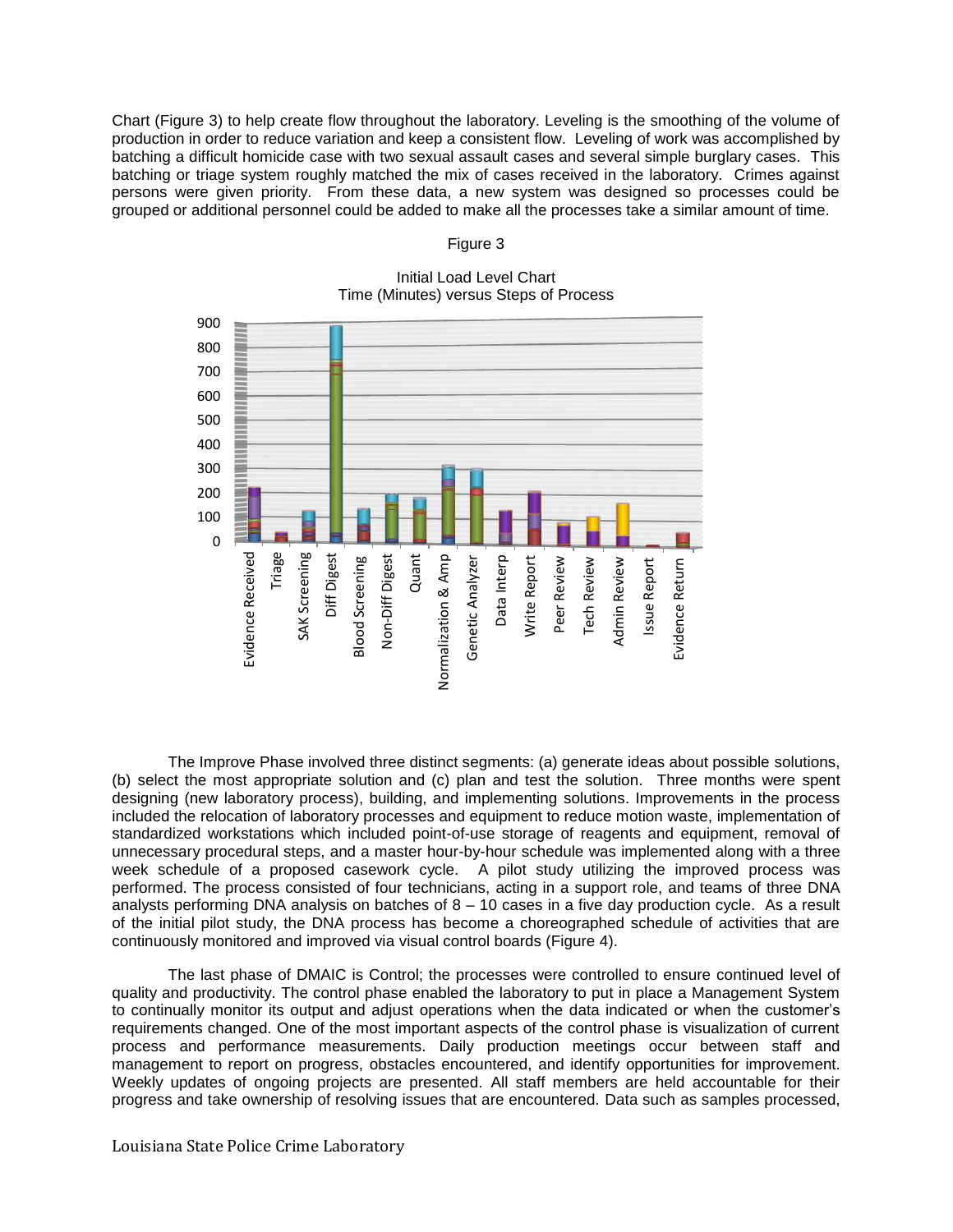cases received and completed, backlog, TAT, and status of unassigned priority cases are tracked visually on a daily, weekly, and monthly basis and analyzed for a constant, smooth output (Figure 5).

> E TEC G

Figure 4 Control Boards

Figure 5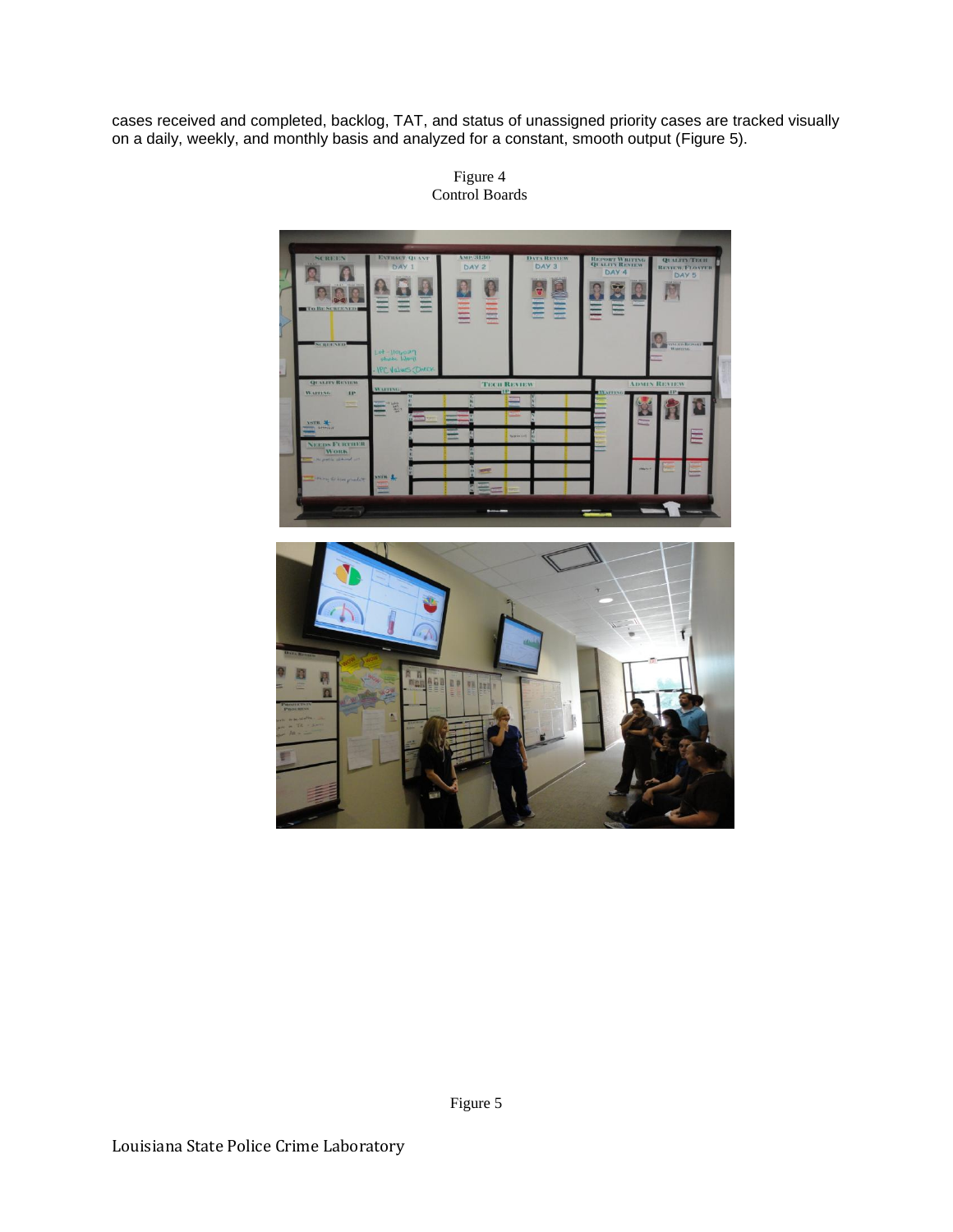

The LSPCL engaged in the Backlog Reduction Strategy project to accomplish goals aimed at eliminating the backlog, reducing the TAT of cases by 50%, and doubling the productivity of internal forensic DNA casework; thereby, providing increased CODIS generated leads to aid investigations. Today the LSPCL DNA Unit case completion rate exceeds the number of requests that are submitted each month. The increased efficiency from the implementation of this Backlog Reduction Strategy has led to elimination of the DNA Backlog (1425 cases in May 2009 to approximately 130 active cases currently with < 8% greater than 30 days old) (Figure 1) and decreased the TAT by 90% from 186 workdays to 20 workdays which exceeded the goal by 40%. In August 2010, seventy-two violent offense cases were waiting for analysis, whereas today analysis begins within days of evidence submission. Internal forensic DNA productivity increased approximately seven-fold, from 28 cases completed in May, 2009 to 192 cases completed in August, 2011. Streamlining of the physical layout of casework analysis decreased transportation/motion of a sexual assault kit from 2.4 miles to 1.5 miles (Figure 2). CODIS generated investigative leads have increased from 447 in 2008 to 735 in 2010.

Due to the success of the project, the agency has trained additional staff to be LSS leaders of other projects to systematically reduce waste and increase efficiency throughout the Louisiana State Police Crime Lab. The Narcotics Analysis unit's implementation of LSS has shown an initial 43% increase in productivity. The laboratory's overall backlog of 14,500 has decreased by 67% and the backlogs in CODIS DNA and print processing have also been eliminated. A Lean Six Sigma project was also undertaken in the Business Unit and is showing promise to save many thousands of dollars on normal operating expenses, while shortening the delivery time on supplies and equipment. The Lean Six Sigma projects have caught the attention of senior Public Safety management and they are currently initiating projects in other sections of the department. All of the improvements and reductions were accomplished while maintaining the highest standards and focus on quality. It is also noteworthy that LSPCL successfully transitioned to the ASCLD-LAB/International Standards during this timeframe.

The increased efficiency and effectiveness of operations has enabled the LSPCL to actively support ongoing investigations during the initial critical phases of the case. This real time support has been described as one of the most critical components of the newly established East Baton Rouge (EBR) Violent Crimes Unit (VCU), a permanent multi-agency investigative workforce, housed at the Louisiana State Police. The EBR VCU Initiative is an outgrowth of many cooperative efforts in the Metro Baton Rouge area to successfully investigate, apprehend, and prosecute persons committing violent crimes with active support from the LSPCL. The VCU and the LSPCL have collaborated in solving several high profile crimes and is quickly making a difference in the public safety for the citizens of Louisiana. The LSPCL has effectively utilized resources, improved communications, and thus provided enhanced forensic capabilities by providing real-time support to law enforcement and judicial agencies through this creative and innovative Backlog Reduction Project.